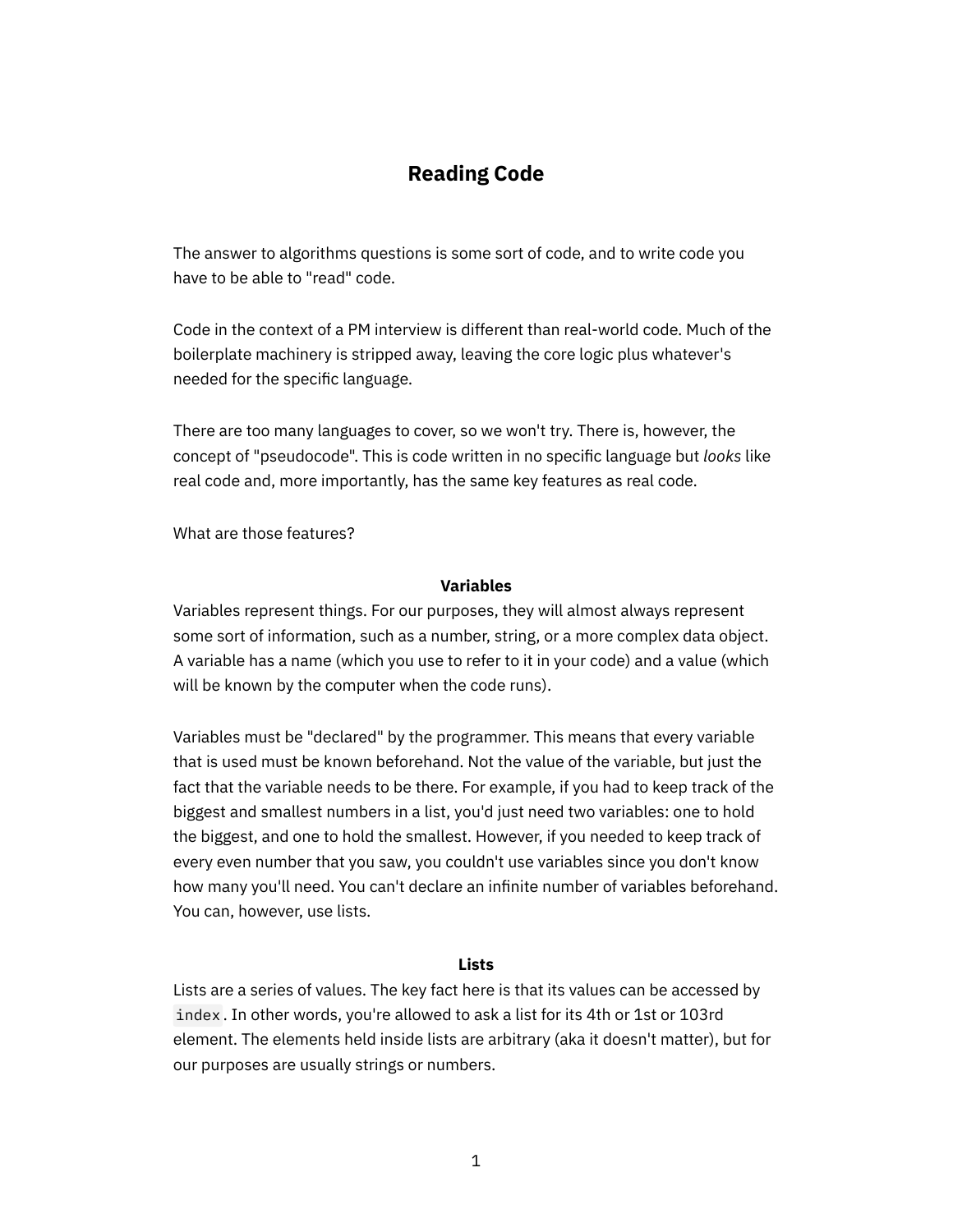Lists are sometimes called "arrays". For our purposes, they are the same thing.

## **Functions**

A function in code is like a function in math. Inputs go in, something happens, and a result comes out. The code you write inside the function provides the "something happens" part. Functions delineate logically separate chucks of code, and will have a name.

A simple problem will only require you to write the code for one function, but a more complex problem may require multiple functions.

### **Control Flow**

Code runs from top to bottom. An earlier line will be run before a later line.

There are four exceptions:

- **If/Else:** Sometimes you don't want certain lines of code to run. Sometimes you want a different bit of code to run. You can control which lines of code run by specifying under which circumstances for those lines of code.
- **Loops:** Sometimes you'll have a large amount of data that needs the same thing to happen to every element. Similar to how you can't declare an infinite number of variables, you also can't write out the same line of code infinite times. However, you can tell your code to do something a given number of times. For example, print this string 5 times or say hi to every person in this list .

Sometimes, the conditions are more elaborate, instead of just being counting based. say hi to everyone until you see brad or say hi to every other person in this list .

Loops can do all of this.

- **Breaks:** Occasionally you'll need to exit a loop before it has completed. A break statement halts execution of the loop and returns to the main code.
- **Returns:** Remember, the purpose of functions is to have an output. Returns specify what that output is.

If your code reaches a return, it stops, even if there's more code after it. This means returns are usually at the end of the function, or represent special cases and are placed within if statements.

Returns are like breaks, but for the whole code/function, not just a loop.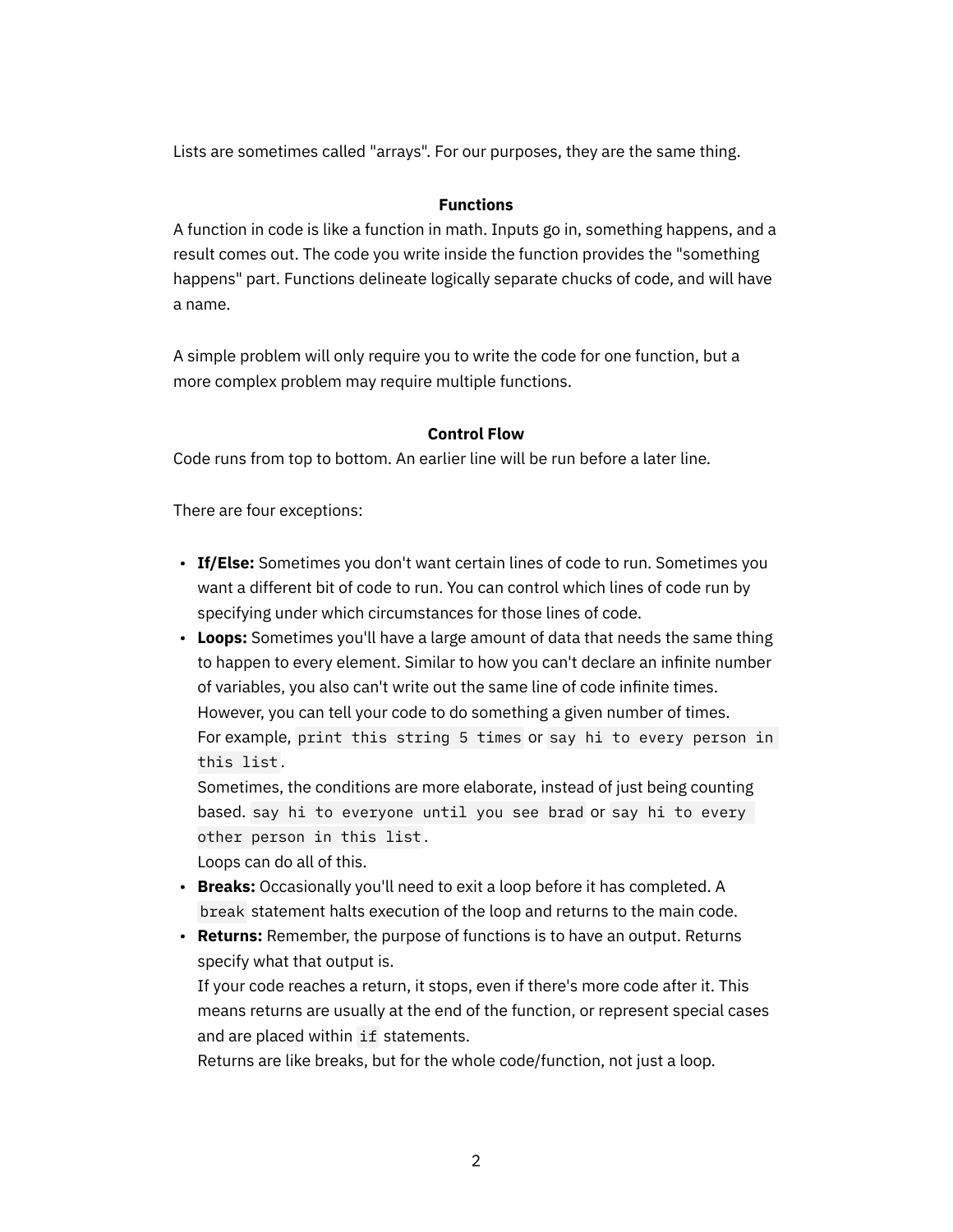At the risk of stating the obvious, code *flows* from top to bottom, and these mechanisms *control* changes to that flow, hence *"control flow"*.

### **Logical operators**

In programming, the words and and or have very precise definitions.

"Something is true if a is true **and** b is true" means both a and b both have to be true.

"Something is true if a is true **or** b is true" means just one of them need to be true. Both *can* still be true, but only one *needs* to be.

To solidify this concept, the following example is commonly cited:

```
true and true = true
true and false = false
false and true = false
false and false = false
true or true = true
true or false = true
false or true = true
false or false = false
```
This concept can be nested and repeated within itself:

```
a or b
(a and b) or c
(a or b) and (c or d)
etc.
```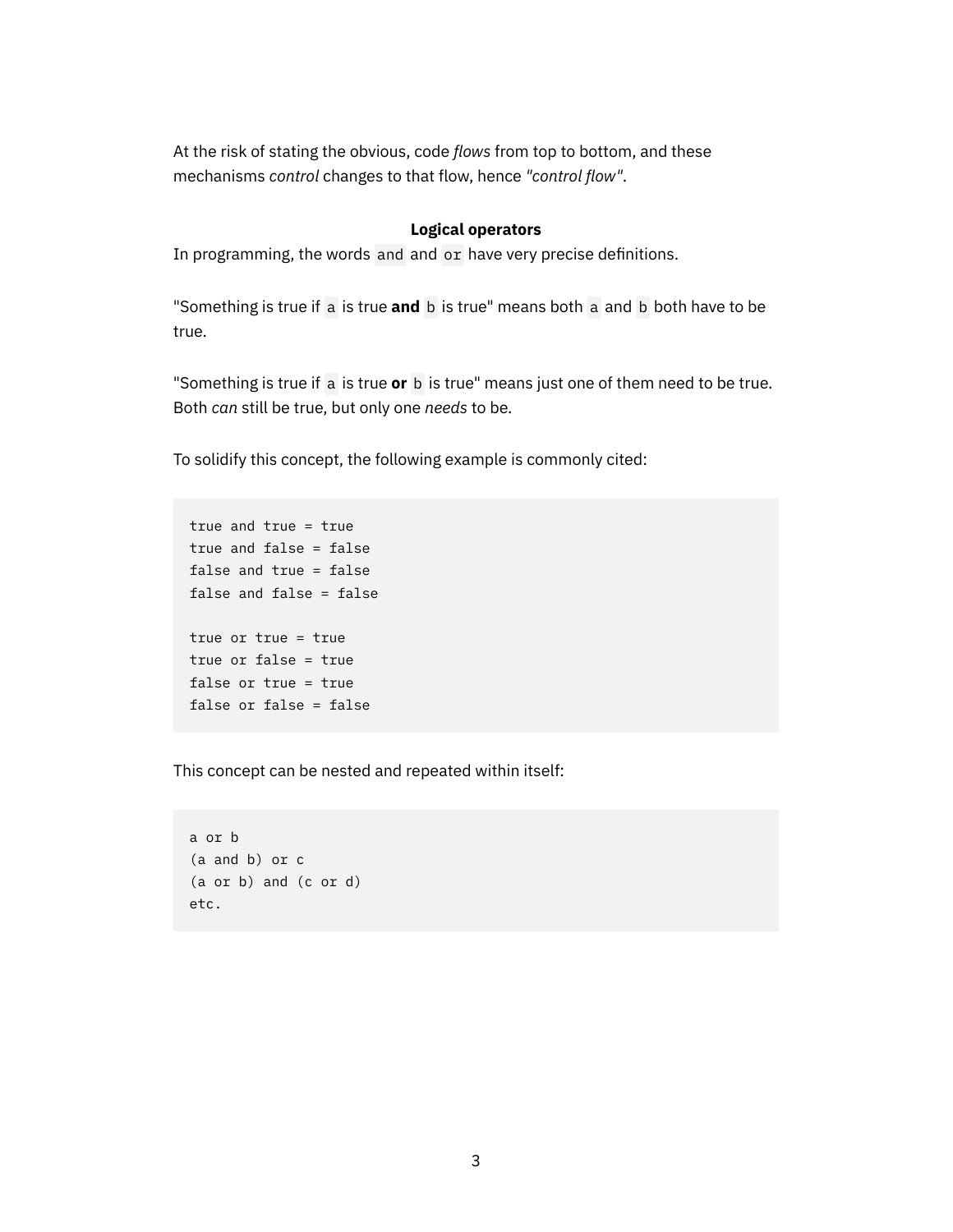# **Actually Reading Some Code**

Sorry that was so long, but we needed to establish some common vocabulary to move forward faster.

Remember earlier I mentioned pseudocode? That's what we'll end up writing for our algorithms, so that's what we should reduce any given code to (in our heads).

Let's take a look at how each of those concepts might manifest.

# **Variables**

int  $x = 2$  $x = 2$  $var x = 2$ let  $x = 2$ 

 $x$  is the name of our variable, and its value is on the right (2). The equals sign is typically how we know something is a variable.

When coding, a single = represents *assignment*. We're *telling* the computer that the thing on the left is now equivalent to the thing on the right (and always in that direction). If we want to express *equality*, we use two equal signs, == . This is *asking* the code "are these two things equivalent?"

Different languages will have different syntax in front of the variables. For our purposes, they don't matter. The core concept in all four lines above is that  $x$  is equal to 2 .

# **Lists**

var foo  $= []$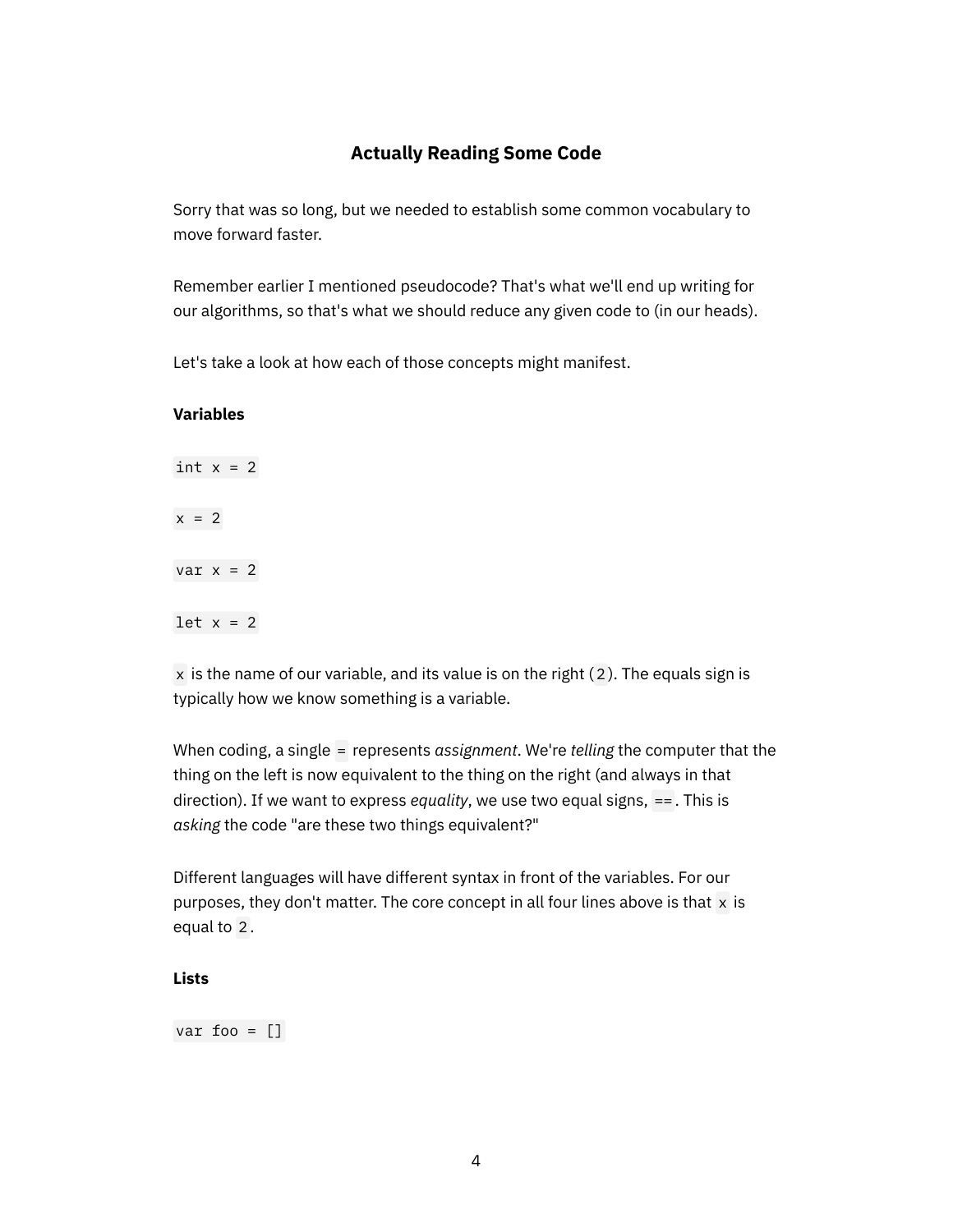foo =  $[1, 2, 4]$ 

int[] foo = [12,3,45]

 $arr[int]$  foo =  $[12, 3, 45]$ 

Lists are universally represented by square brackets, [].

The notation is reused to refer to a given element within a list.

```
foo = ["hi", "hello", "hey"]
print(foo[1])
```
foo[0] refers to the "0th" element of the list foo (foo is a **variable** whose value is the list ["hi", "hello", "hey"] )

Code is "zero-indexed". This means the first thing in a list is number 0, the second thing 1, etc. It's a quirk, and most people will know what you mean if you mess up, but just try not to. It's a n00b mistake.

In the above list, foo[0] = "hi", and foo[1] = "hello"

### **Functions**

```
func foo()
```
function foo()

def foo()

int function foo(int a, int b)

void func foo(string a, int b)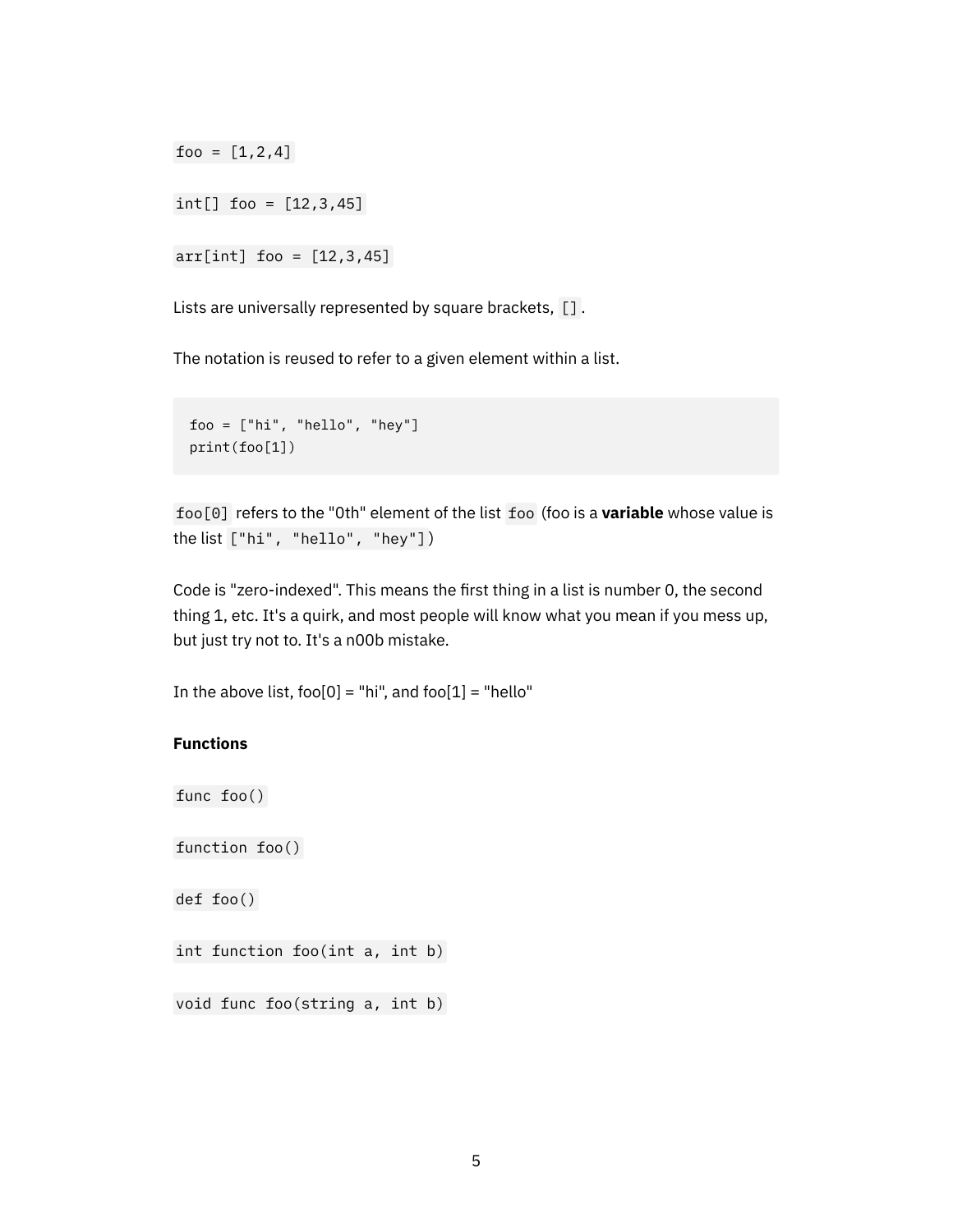Functions need to have names so they can be run. In the above examples, all three functions are named "foo".

Function have inputs, called parameters. Parameters are universally denoted with parenthesis at the end of the function name.

The names of the parameters are specified within the parentheses. Within the function, we refer to the inputs by the variable names set in the function name.

```
function add(a, b):
    sum = a + b return(sum)
```
The variables a and b are named in the first line, and used in the second.

On the other end, we use the same notation to *give* parameters to a function when we want to use it.

```
x = 1y = 2add(x,y)
```
We are telling our code to run the add function with the values of  $x$  and  $y$ .

### **Control Flow**

*If/Else*

```
if (a > b):
     asldfjas
else:
     qruwqeou
```
if  $(a > b)$ :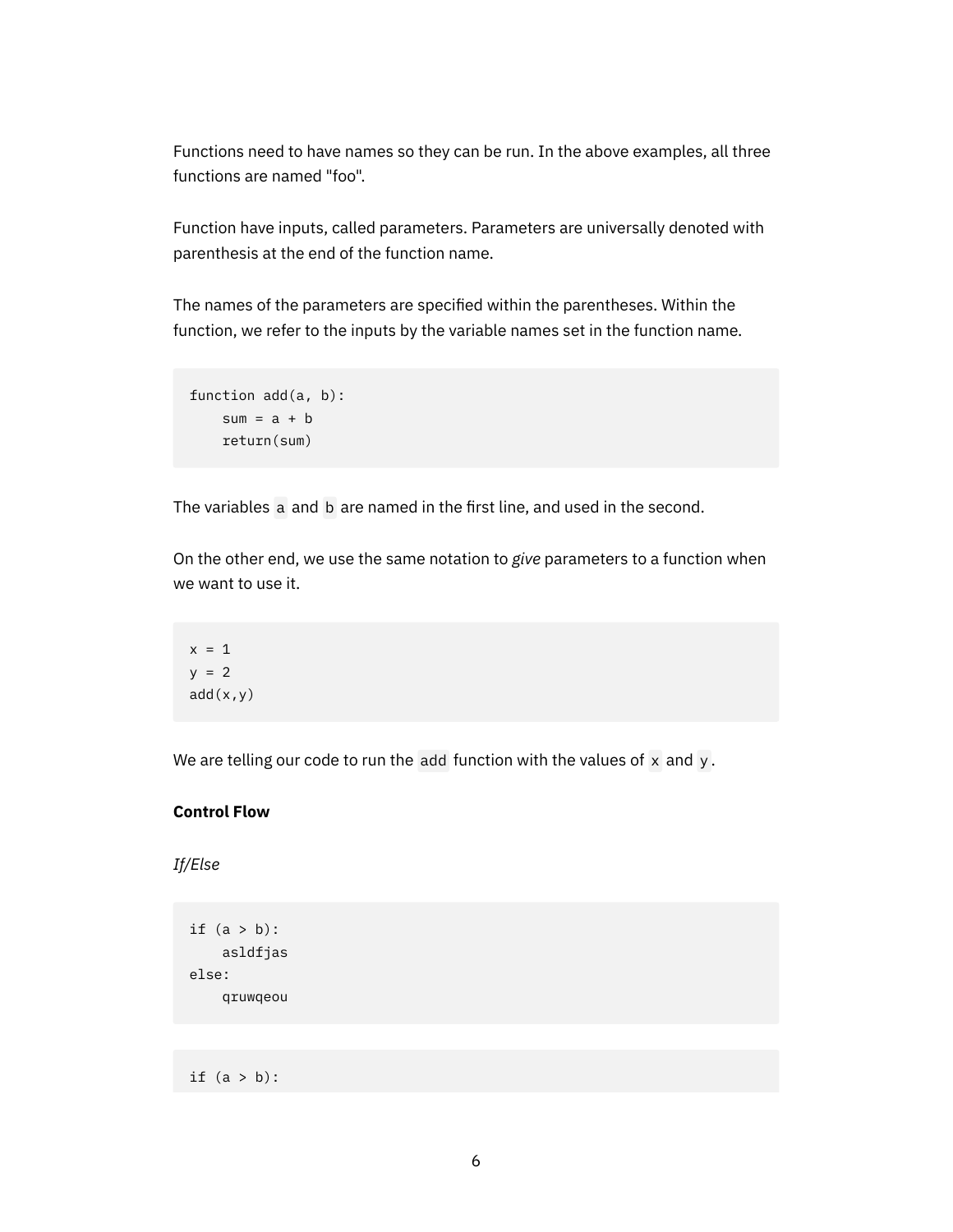```
 asldfjas
else if (a < b):
     qruwqeou
else:
     poipoksf
```
The code in the parenthesis after if and else if specify the conditions under which the code that follows (represented by the keyboard mash) is run.

So if  $a = 1$  and  $b = 2$ , then we would run qruwqeou.

*For-loops*

for  $(i = 0; i < 10; i++)$ 

The code will run 10 times. If you need to, you can even reference the variable i inside the code. With each iteration, i will update. The first time it's 0, then it's 1, then it's 2, up to 9.

 $i++$  is a common shorthand to mean "increment i by 1". It's equivalent to  $i = i$ + 1

for item in list

The code runs for as many times as there are items in the list. Just like i held the number it was assigned, item will hold the corresponding item in the list.

```
list = ['hi", 'hello", 'hey']for (item in list):
     print(item)
```
Will print "hi", then "hello", then "hey".

*While-loops*

while  $x < 10$